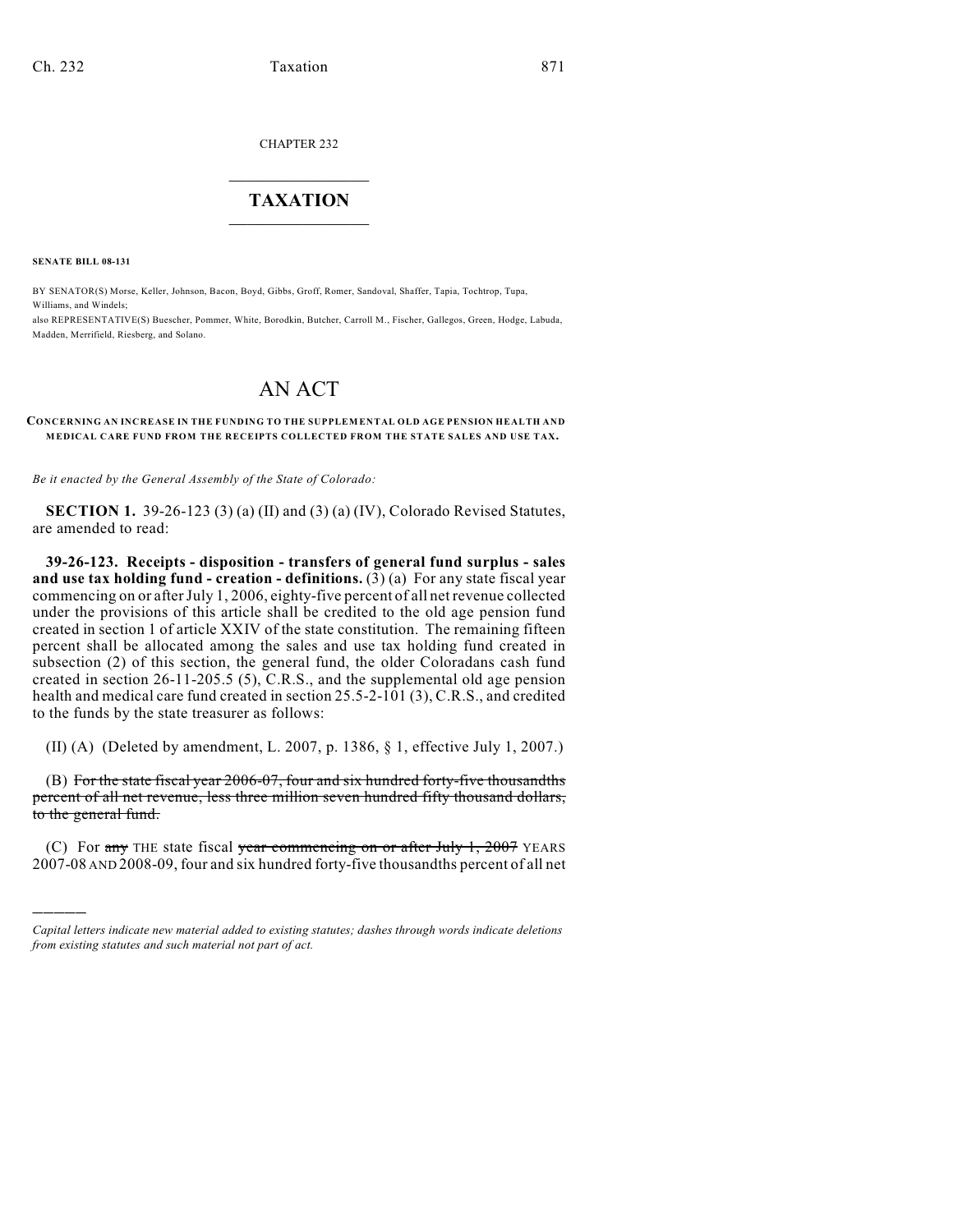revenue, less five million seven hundred fifty thousand dollars, to the general fund.

(D) FOR ANY STATE FISCAL YEAR COMMENCING ON OR AFTER JULY 1, 2009, FOUR AND SIX HUNDRED FORTY-FIVE THOUSANDTHS PERCENT OF ALL NET REVENUE, LESS SEVEN MILLION EIGHT HUNDRED FIFTY THOUSAND DOLLARS, TO THE GENERAL FUND.

(IV) (A) FOR THE STATE FISCAL YEARS 2007-08 AND 2008-09, seven hundred fifty thousand dollars to the supplemental old age pension health and medical care fund.

(B) FOR ANY STATE FISCAL YEAR COMMENCING ON OR AFTER JULY 1, 2009, TWO MILLION EIGHT HUNDRED FIFTY THOUSAND DOLLARS TO THE SUPPLEMENTAL OLD AGE PENSION HEALTH AND MEDICAL CARE FUND.

**SECTION 2.** 39-26-123 (3) (a) (II) (D), Colorado Revised Statutes, as enacted by House Bill 08-1108, enacted at the Second Regular Session of the Sixty-sixth General Assembly, and section 39-26-123 (3) (a) (IV), Colorado Revised Statutes, are amended, and the said 39-26-123 (3) (a) (II) is further amended BY THE ADDITION OF A NEW SUB-SUBPARAGRAPH, to read:

**39-26-123. Receipts - disposition - transfers of general fund surplus - sales and use tax holding fund - creation - definitions.** (3) (a) For any state fiscal year commencing on or after July 1, 2006, eighty-five percent of all net revenue collected under the provisions of this article shall be credited to the old age pension fund created in section 1 of article XXIV of the state constitution. The remaining fifteen percent shall be allocated among the sales and use tax holding fund created in subsection (2) of this section, the general fund, the older Coloradans cash fund created in section 26-11-205.5 (5), C.R.S., and the supplemental old age pension health and medical care fund created in section 25.5-2-101 (3), C.R.S., and credited to the funds by the state treasurer as follows:

(II) (D) For  $\frac{1}{2}$  THE state fiscal year commencing on  $\frac{1}{2}$  or  $\frac{1}{2}$  July 1, 2008, four and six hundred forty-five thousandths percent of all net revenue, less eight million seven hundred fifty thousand dollars, to the general fund.

(E) FOR ANY STATE FISCAL YEAR COMMENCING ON OR AFTER JULY 1, 2009, FOUR AND SIX HUNDRED FORTY-FIVE THOUSANDTHS PERCENT OF ALL NET REVENUE, LESS TEN MILLION EIGHT HUNDRED FIFTY THOUSAND DOLLARS, TO THE GENERAL FUND.

(IV) (A) FOR THE STATE FISCAL YEARS 2007-08 AND 2008-09, seven hundred fifty thousand dollars to the supplemental old age pension health and medical care fund.

(B) FOR ANY STATE FISCAL YEAR COMMENCING ON OR AFTER JULY 1, 2009, TWO MILLION EIGHT HUNDRED FIFTY THOUSAND DOLLARS TO THE SUPPLEMENTAL OLD AGE PENSION HEALTH AND MEDICAL CARE FUND.

**SECTION 3. Effective date.** (1) Except as set forth in subsections (2) and (3), this act shall take effect at 12:01 a.m. on the day following the expiration of the ninety-day period after final adjournment of the general assembly that is allowed for submitting a referendum petition pursuant to article V, section 1  $(3)$  of the state constitution, (August 6, 2008, if adjournment sine die is on May 7, 2008); except that, if a referendum petition is filed against this act or an item, section, or part of